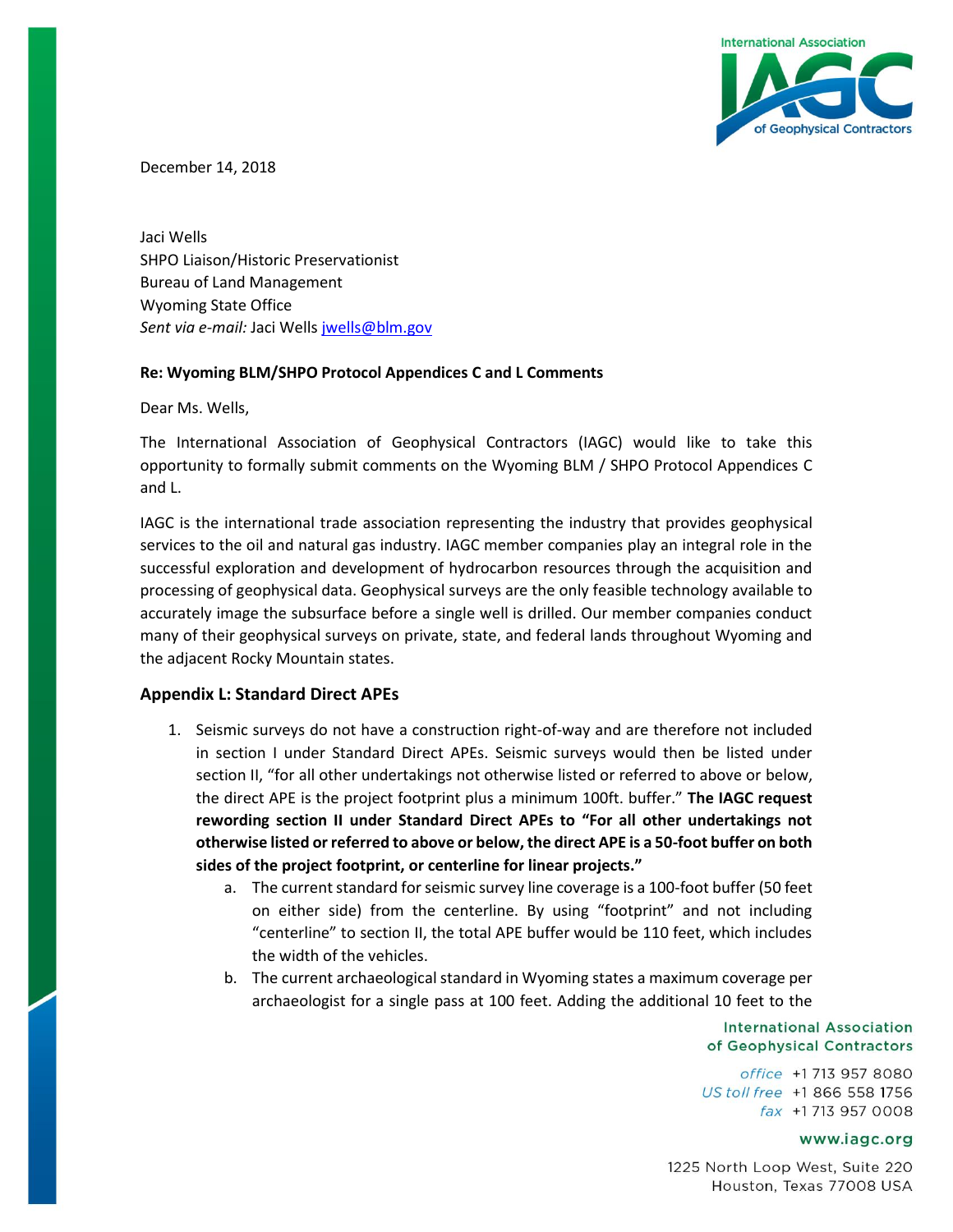APE, by using footprint instead of including centerline, would double the cost to seismic surveys as multiple passes by the archaeologist would be required for each receiver and source line.

- c. It is unclear from the wording if the buffer is to be 100 feet on both sides of the project footprint, or 100 feet in total (50 feet on either side).
- 2. Minimum buffer standards are being prescribed, however, maximum buffer standards need to be addressed. For example, historical trails have buffers of 100 feet up to 1,320 feet. Even those areas that are considered "noncontributing" were prohibited during previous surveys in Wyoming.

## **Appendix C: Guidance on the Assessment of Setting for a Historical Property**

- 1. Under Section II.A.2.h "for temporary construction elements (i.e. those elements or equipment that will be in place less than one year)."
	- a. The IAGC previously submitted comments in June 2017 (Comment #43 from 09 November 2018 Responses to Comments) requesting additional language be added to clarify geophysical operations. The words "or equipment" was added to "h", however, geophysical operations (seismic surveys) are inherently different from construction.
	- b. The IAGC requests section h be changed to specify the inclusion of geophysical operations. Without clearly stating this, one cannot justify excluding geophysical surveys from setting assessment.
	- c. The section should read "for temporary construction or geophysical survey elements (i.e. those elements or equipment that will be in place less than one year).

Geophysical operations are unique in that they cover vast areas but directly affect very few acres, and have been recognized by BLM as activities with "limited impact" and "transient" in nature. Ref BLM Manual 3150, dated June 7, 1994. Typically, geophysical operations do not occupy any surface area for more than a matter of minutes, and operations progress at the rate of about two square miles per day. Unlike construction activities such as pipelines, powerlines, well pads, and wind farms, geophysical operations can be modified to relocate the source of their minimal disturbance away from other important resources and should therefore NOT be included along with other activities administered by the BLM/SHPO Protocol.

The IAGC appreciates the opportunity to comment on Appendices C and L of the Wyoming State Protocol. The geophysical industry systematically assesses operating practices and management systems with the goal of continuous improvement in safety and environmental performance. The safety and environmental performance record over many decades suggest that these efforts have been effective. The IAGC also believes that these changes have made onshore oil and gas exploration and development safer, providing protection to communities and the environment. We look forward to hearing from you at the in-person or conference call meeting when it is scheduled.